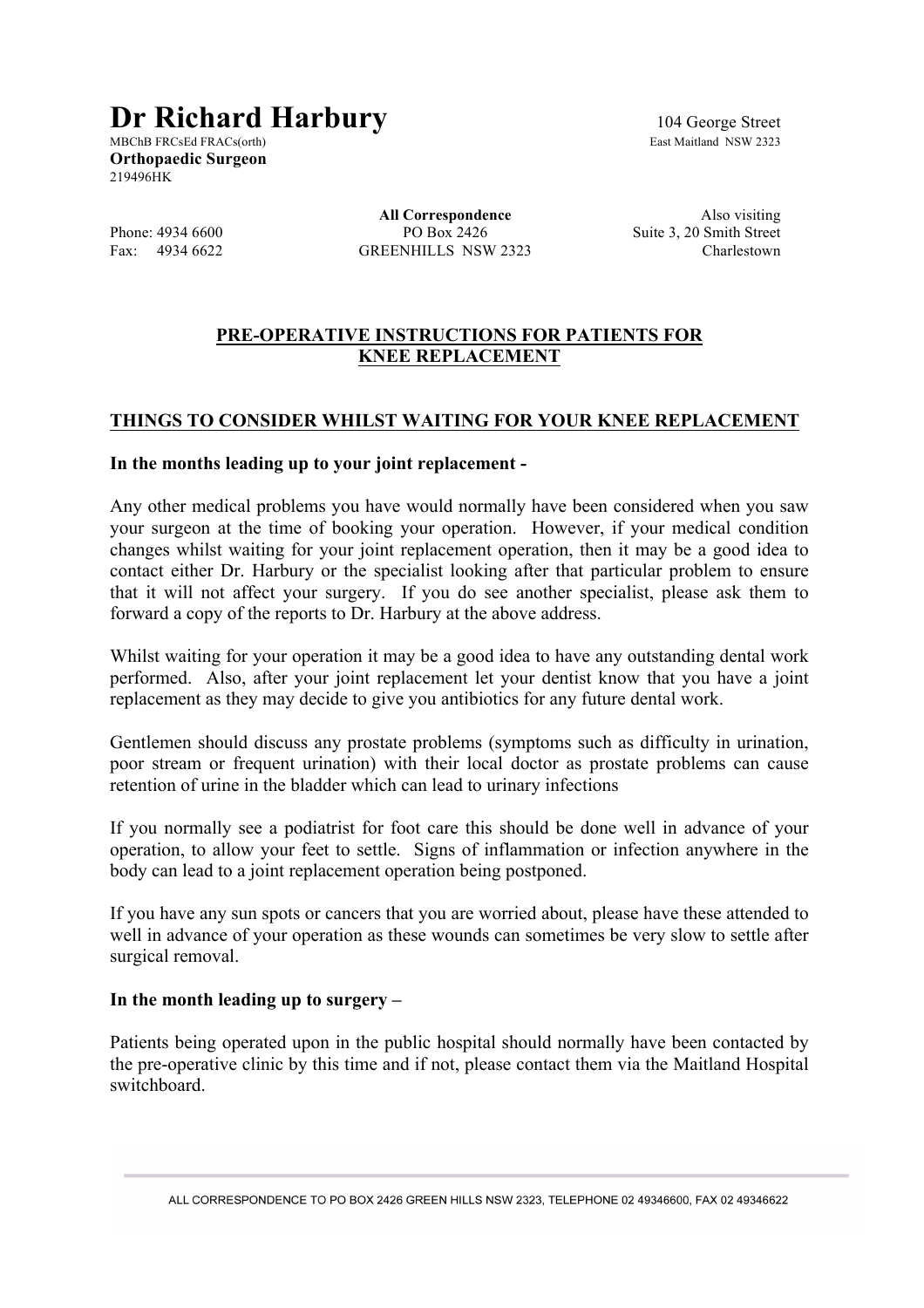Patients to be operated upon in the private hospital would normally have an understanding of their care plan including any specialist reviews, if this is unclear please contact my rooms as necessary.

#### **Skin Care**

Be very cautious in this period to avoid any scratches, insect bites or other wounds upon the skin. **Inflammation or infection on the skin anywhere on the body may cause postponement of your operation.** Avoidance of gardening (particularly in shorts) is advisable in the period leading up to your operation.

#### **Medications**

Please cease any anti-inflammatory medications (such as aspirin, Ibuprofen, Naproxen, Voltaren, Mobic or Celebrex) seven days prior to surgery unless instructed otherwise. Other anticoagulant medication (such as Warfarin, Clopidogrel, Plavix or Pradaxa/Dagibatran) will also need to be ceased but this will be discussed with you prior to your operation. Do not stop other medications unless instructed by your specialist or other medical practitioner involved in your care. If you are unsure please ask at the pre-operative clinic or at your specialist appointment.

### **Please bring all relevant x-rays and scans to the hospital.**

#### **HOME CHANGES FOR KNEE REPLACEMENT**

In the period leading up to your joint replacement it is advisable to make some changes around the home to make your post-operative course easier. The following preparations may be useful:

- 1. Obtain a comfortable chair with a high seat and solid arms as it can be uncomfortable to rise from a low chair in the first few weeks after your surgery.
- 2. Similarly, your bed should be of a sufficient height to allow you to easily stand up from it. It may be appropriate to raise it on blocks in the short term or get a substitute bed.
- 3. All extension cords and loose rugs should be removed from around your home, or taped in such a way that they will not be an obstacle.
- 4. A plastic garden chair for use in the shower is a good idea until you feel safe and confident without the aid of a walking stick.
- 5. Remember that you will usually have one or possibly two sticks. As such, you will need a wider area than normal to walk. Have a look around your home and visualise yourself in this way, and consider moving the furniture to make your home safer for this period.